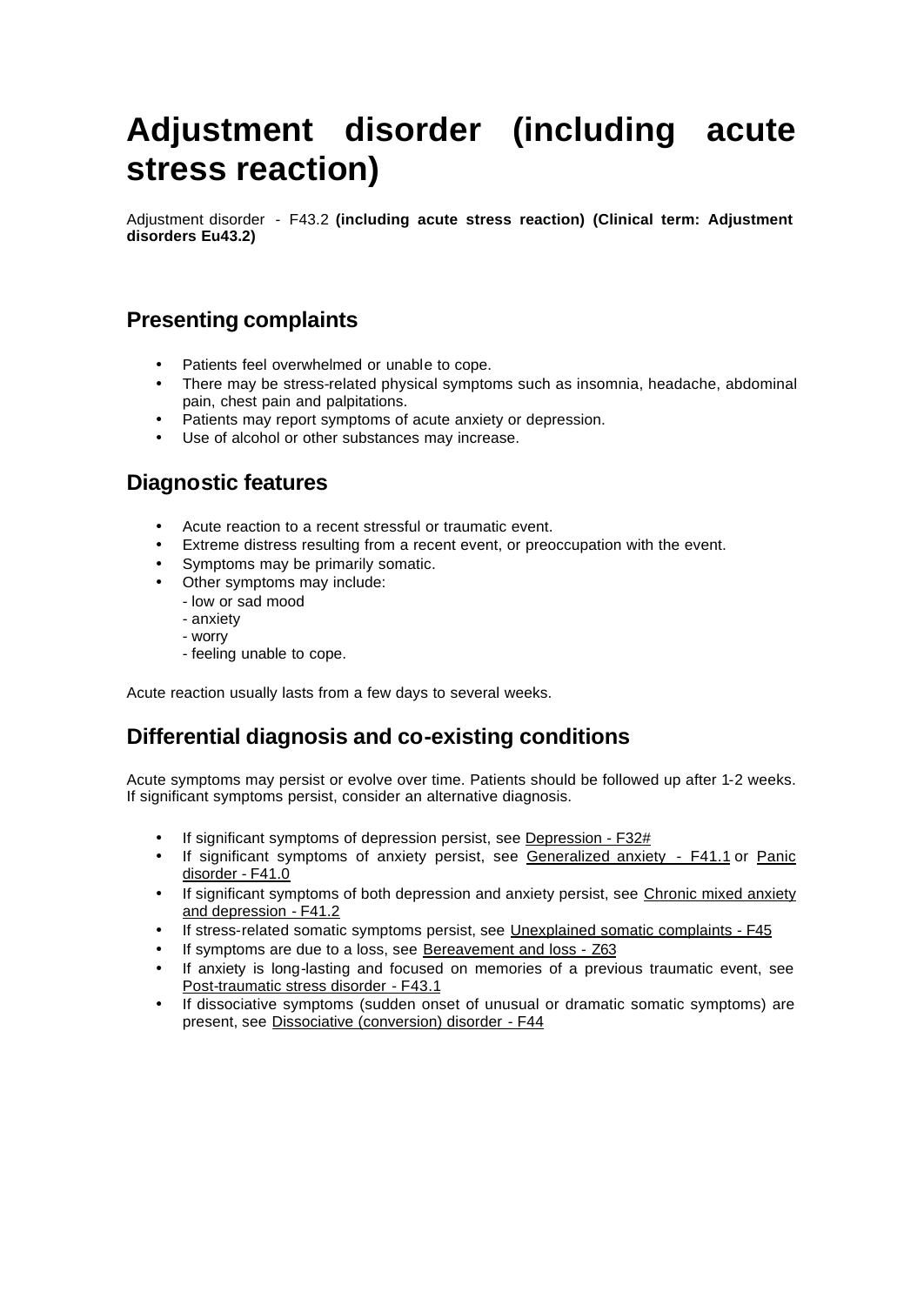# **Essential information for patient and family**

- Stressful events often have mental and physical effects. The acute state is a natural reaction to events. (see Psychological responses to traumatic stress)
- Stress-related symptoms usually last only a few days or weeks.

# **General management and advice to patient and family**

(ref 12)

- Elicit and explain patient's concerns (this is important for preventing somatic symptoms from continuing).
- Review and reinforce positive steps the patient has taken to deal with the stress.
- Identify steps the patient can take to modify the situation that produced the stress. If the situation cannot be changed, discuss coping strategies. (See Solving problems and achieving goals)
- Identify relatives, friends and community resources able to offer support.
- Encourage a return to usual activities within a few weeks.
- Short-term rest and relief from stress may help the patient. Consider short-term sickness certification.
- Encourage the patient to acknowledge the personal significance of the stressful event.
- Offering a further consultation with a member of the primary-care team, to see how the situation develops, can be valuable in helping the patient through the episode.

## **References**

**12** Consensus (BV). As people reacting to stresses such as unemployment or divorce are at high risk of developing a mental disorder, studies on prevention in high-risk groups may be relevant. These support the offering of social support and problem-solving. [NHS Centre for Reviews and Dissemination. Mental health promotion in high-risk groups. Effect Health Care Bull 1997, 3(3): 1- 10.]

## **Medication**

Most acute stress reactions will resolve without the use of medication. Skilled GP advice and reassurance is as effective as benzodiazepines (ref 13). However, if severe anxiety symptoms occur, consider using anti-anxiety drugs for up to 3 days. If the patient has severe insomnia, use hypnotic drugs for up to 3 days. Doses should be as low as possible. (BNF sections 4.1.1 and 4.1.2.)

## **References**

**13** Catalan J, Gath D, Edmonds G, Ennis J. The effects of not prescribing anxiolytics in general practice. Br J Psychiatry 1984, 144: 593-602. (BII) GP advice and reassurance is as effective as administration of benzodiazepines. The mean time spent by the GP for giving advice and reassurance was 12 minutes, compared with 10.5 minutes for giving a prescription.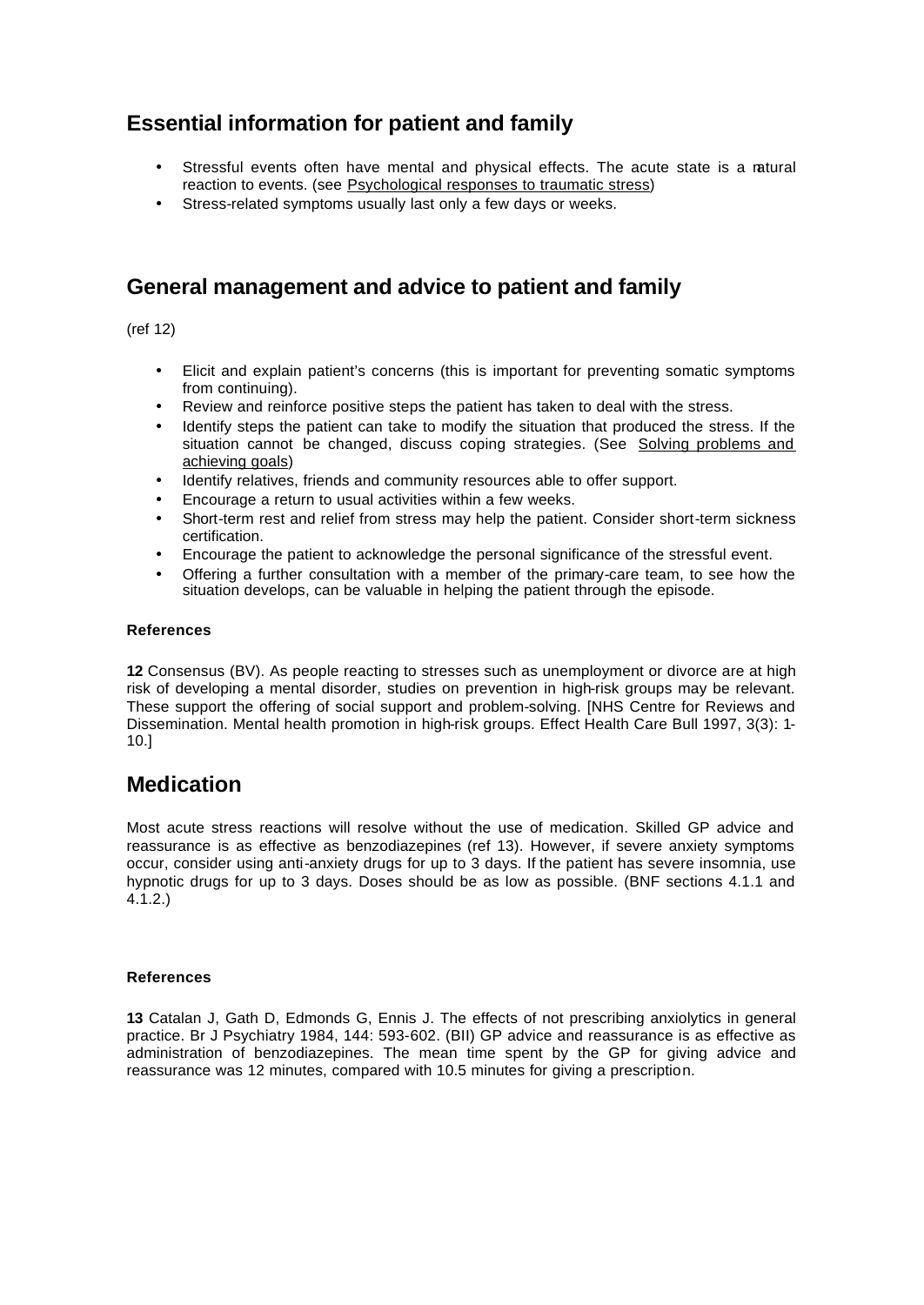# **Referral**

See General referral criteria. Usually self-limiting. Routine referral to secondary mental health services is advised if:

- symptoms persist and general referral criteria are met.
- unsure of the diagnosis.

Consider recommending a practice counsellor or voluntary/non-statutory counselling (ref 14) services in all other cases where symptoms persist.

## **References**

**14a** Roth AD, Fonagy P. What Works For Whom? A Critical Review of Psychotherapy Research. New York: Guilford Press, 1996. (CII) The efficacy of counselling in primary-care settings is difficult to assess because of the methodological problems of available research. It seems more appropriate for milder presentations of disorders, however, than for more severe presentations, and evidence is better for counselling focused on a particular client group (eg relationship or bereavement counselling).

**14b** Bower P, Rowland N, Mellor Clark J et al. Effectiveness and cost-effectiveness of counselling in primary care (Cochrane Review). In: The Cochrane Library, Issue 2, 2003. Oxford: Update Software. (B1) Seven studies were analysed. Results showed that counselling is significantly more effective than 'usual care' in the short- but not the long-term. Satisfaction with counselling was high. Patients had a mix of 'emotional disorders'.

## **Resources for patients and families**

| Solving problems and<br>achieving goals<br>the pain day of an of an excess send and determined the dealers of a dealer product of<br>the first price page is used to a price of the top security<br><b>Send Chrysler de Antique</b><br>the day the control will be compatible to the control of the control of the con-<br>and workers a layered ratios account on the cat on Factors'<br>all costs to be traditions at the ten at the cost of contracts.<br>THE ARCHEMENT FLAT<br>The Company and in the Company of the Company of the Company of the Company of the Company of the Company of the Company of the Company of the Company of the Company of the Company of the Company of the Company of the Comp<br>an age for the product service and the product<br>Skill Strainburn and about about \$1,000<br>CONTRACTOR IN THE RELEASE PRODUCT OF<br>to have been and about completion, wanted the constants<br>Tax A. Delettik Auk A. servanta Alay Alaka<br>of the state of the process that we can be a sec-<br>liked: She has in parts advance doesn't skipler.<br>of the many could with more of on this way is a common basis, allow one<br>and and company of the state state and<br>layed the finance and an electric parameter and an alt distant<br>of cash cables there is "taken the to apply to dead a look comfor-<br>I does not a realistic fact right artists for a station research<br>sent there is clear to relate and to prove the control of<br>can show their complete forecasts. Follow will be called an or will be<br>becomes at your standard wide of siles and<br>and in the compact forest and the control of the compact of the compact of the compact of the compact of the compact of the compact of the compact of the compact of the compact of the compact of the compact of the compact | Psychological<br>responses to traumatic<br>stress: what to epect<br>and the first state that the first that the control back of the state<br>BETWEEN BOOK SATELLY<br>commentary times desire a lot the con-<br>the contents in concentration of a policy standard equation in the development<br>and with some in a man think of your agest<br>IT WANTED BY AN AID TO WITH STATE TO SHE TO THE<br>international mask conference alla correspondente<br>and the court of the court of the<br>STORY FIELD, TV, AND SALES MALE, March 1987 1997 1997<br>Lease Machine Street, he cars machine, he mused<br>THE R. P. LEWIS CO., LANSING, MICH. 49-14039-1-120-2<br>also in this by it was not. However, you have the confinery from<br>produces the first area contact a france cars.<br>the control of the state of the control of the con-<br>three control plans is allowed that they are the company of the material<br>AND ARRANGEMENT WAS ARRESTED FOR |
|----------------------------------------------------------------------------------------------------------------------------------------------------------------------------------------------------------------------------------------------------------------------------------------------------------------------------------------------------------------------------------------------------------------------------------------------------------------------------------------------------------------------------------------------------------------------------------------------------------------------------------------------------------------------------------------------------------------------------------------------------------------------------------------------------------------------------------------------------------------------------------------------------------------------------------------------------------------------------------------------------------------------------------------------------------------------------------------------------------------------------------------------------------------------------------------------------------------------------------------------------------------------------------------------------------------------------------------------------------------------------------------------------------------------------------------------------------------------------------------------------------------------------------------------------------------------------------------------------------------------------------------------------------------------------------------------------------------------------------------------------------------------------------------------------------------------------------|-----------------------------------------------------------------------------------------------------------------------------------------------------------------------------------------------------------------------------------------------------------------------------------------------------------------------------------------------------------------------------------------------------------------------------------------------------------------------------------------------------------------------------------------------------------------------------------------------------------------------------------------------------------------------------------------------------------------------------------------------------------------------------------------------------------------------------------------------------------------------------------------------------------------------------------------------------------|
| Solving problems and achieving goals                                                                                                                                                                                                                                                                                                                                                                                                                                                                                                                                                                                                                                                                                                                                                                                                                                                                                                                                                                                                                                                                                                                                                                                                                                                                                                                                                                                                                                                                                                                                                                                                                                                                                                                                                                                             | the great distribution with a single control of<br>Psychological responses                                                                                                                                                                                                                                                                                                                                                                                                                                                                                                                                                                                                                                                                                                                                                                                                                                                                                |

to traumatic stress: what to expect

**BACP (British Association for Counselling and Psychotherapy)** 0870 443 5252. Website: http://www.counselling.co.uk

Provides advice on sources of individual counselling and family therapy in the UK.

**The Samaritans** National phone number 08457 909 090 (helpline 24-hours a day) Email: jo@samaritans.org; website: http://www.samaritans.org.uk Offers confidential emotional support to any person who is despairing or suicidal.